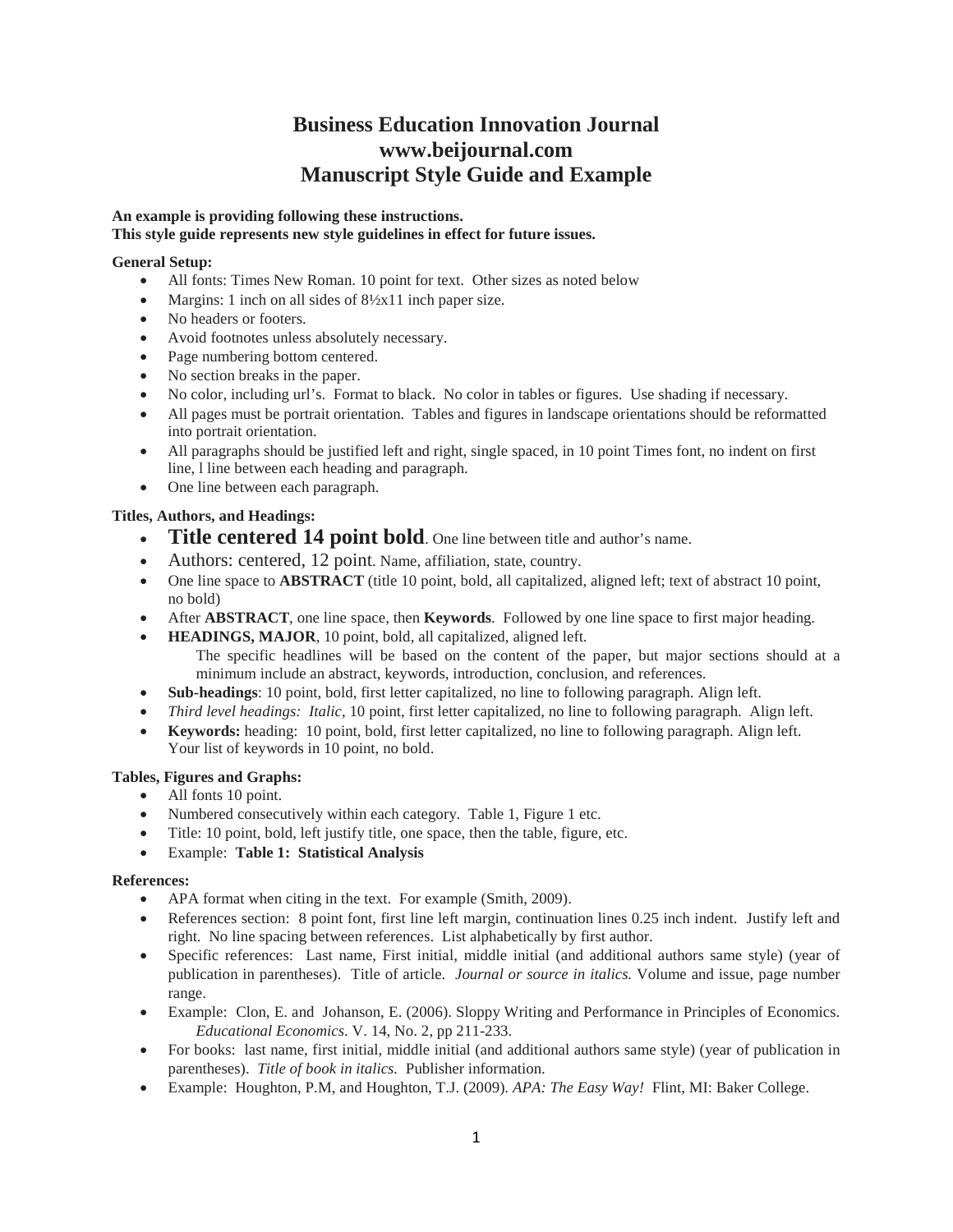# *Example (note that this example represents a change from previous style guide )* **Evidence to Support Sloppy Writing Leads to Sloppy Thinking**

Peter J. Billington, Colorado State University - Pueblo, Colorado, USA (12 point) Terri Dactil, High Plains University, Alberta, Canada

### **ABSTRACT (10 point, bold, all capitalized, left justified)**

(text: 10 point Times font, no indent, justified, single space, 150 words maximum for the abstract) The classic phrase "sloppy writing leads to sloppy thinking" has been used by many to make writers develop structured and clear writing. However, although many people do believe this phrase, no one has yet been able to prove that, in fact, sloppy writing leads to sloppy thinking. In this paper, we study the causal relationship between sloppy writing and sloppy thinking.

**Keywords:** sloppy writing**,** sloppy thinking **(10 point, bold title, first letter capitalized, left justified).** 

#### **INTRODUCTION (10 point, bold, all capitalized, left justified).**

The classic phrase "sloppy writing leads to sloppy thinking" has been used by many to make writers develop structured and clear writing. However, since many people do believe this phrase, no one has yet been able to prove that in fact, sloppy writing leads to sloppy thinking. Is it possible that sloppy writing is done, even with good thinking. Or perhaps excellent writing is developed, even with sloppy thinking.

In this paper, we study the writing of 200 students that attempts to test the theory that sloppy writing leads to sloppy thinking.

### **PREVIOUS RESEARCH**

The original phrase came into wide use around 2005 (Clon, 2006), who observed sloppy writing in economics classes. Sloppy writing was observed in other economics classes (Druden and Ellias, 2003).

#### **RESEARCH DESIGN**

Two hundred students in two business statistics sections during one semester were given assignments to write reports on statistical sampling results. The papers were graded on a "sloppiness" factor using…

**Data Collection** (Sub-heading, bold but not all caps, 10 point, aligned left, bold, no line after to paragraph) The two hundred students were asked to write 2 short papers during the semester...

**Data Analysis**(Sub-heading, bold but not all caps, 10 point, aligned left, bold, no line after to paragraph) The two hundred students were asked to write 2 short papers during the semester…

#### **DISCUSSION**

The resulting statistical analysis shows a significant correlation between sloppy writing and sloppy thinking. As noted below in Figure 1, the amount of sloppy writing increases over the course of the spring semester.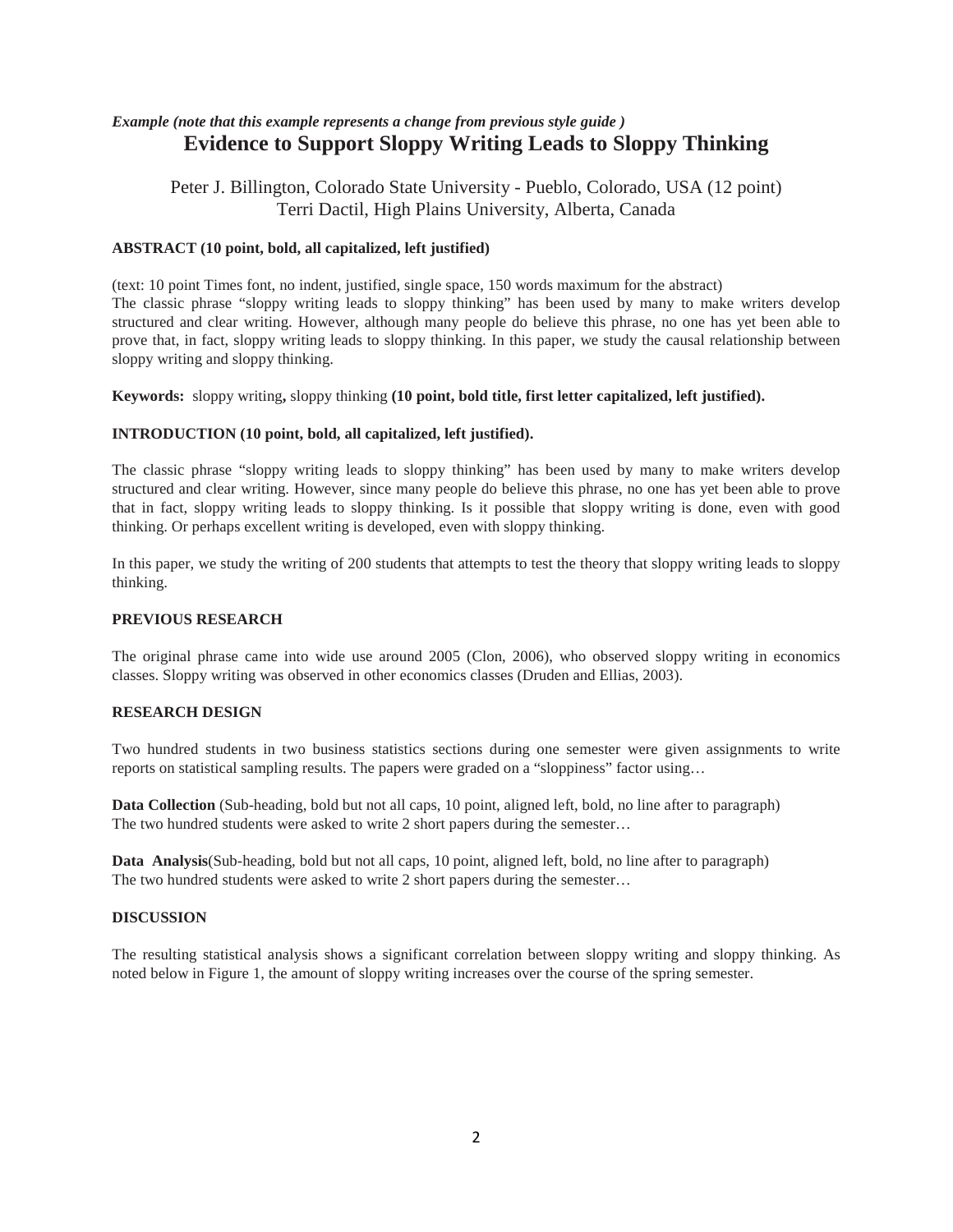



The count results were compiled and shown in Table 1 below.

| Good            | <b>Sloppy</b>   |  |
|-----------------|-----------------|--|
| <b>Thinking</b> | <b>Thinking</b> |  |
|                 |                 |  |

| Table 1: Counts of Good and Sloppy Writing and Thinking (bold, 1 line after to table, left justify) |  |  |  |  |  |  |  |  |  |  |
|-----------------------------------------------------------------------------------------------------|--|--|--|--|--|--|--|--|--|--|
|-----------------------------------------------------------------------------------------------------|--|--|--|--|--|--|--|--|--|--|

\*-Indicates significance at the 5% level)

**Sloppy Writing** 21 36

As Table 1 shows conclusively, there is not much good writing nor good thinking going on.

#### **CONCLUSIONS**

The statistical analysis shows that there is a strong relation between sloppy writing and sloppy thinking, however, it is not clear which causes the other…

Future research will try to determine causality.

**REFERENCES** (title10 point, all caps, bold, align left, one line to first reference)

**(1line spacing) (**All references 8 point, indent second line 0.25 inch, justify left and right)

Clon, E. (2006). Sloppy Writing and Performance in Principles of Economics. *Educational Economics*. V. 14, No. 2, pp 211-233.

Devad, S. and Flotz, J. Evaluation of Factors Influencing Student Class Writing and Performance. *American Journal of Farming Economics*. V. 78, Issue 3, pp 499-502.

Druden, G. and Ellias, L. (1995). *Principles of Economics*. New York: Irwin.

(short bio section optional, can run longer than these examples; removed before sent to reviewers) **Peter J. Billington**, Ph.D., is a professor of operations management at Colorado State University – Pueblo. His research interests span from lean six sigma to innovative education.

**Terri Dactil**, Ph.D., is a professor of business communication in the College of Business at High Plains University, Alberta, Canada. His research interests include instructional methods to improve student communication skills.

The authors wish to acknowledge the assistance of graduate student Philipp Ecken in compiling and reading numerous student papers.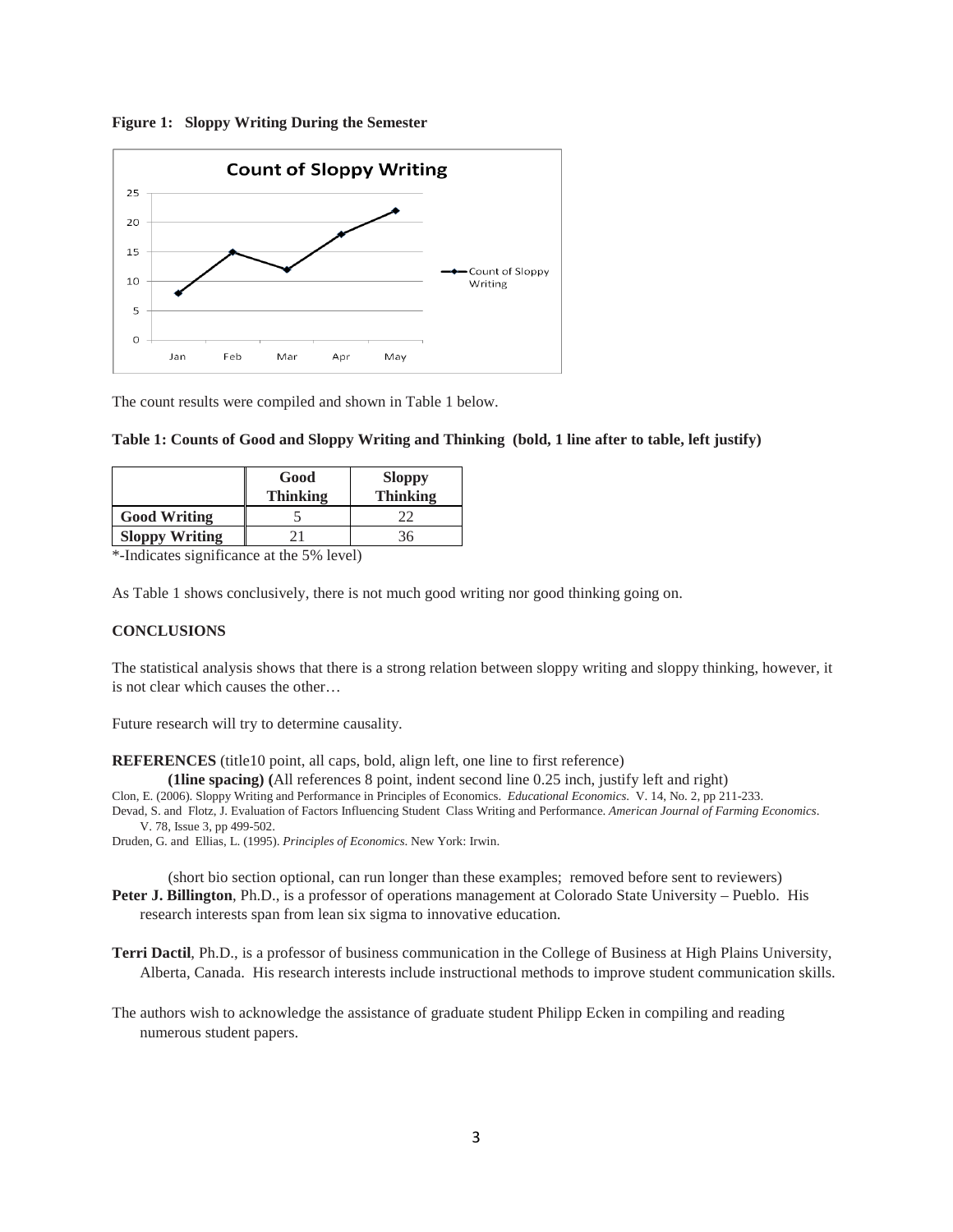# **Manuscript Guidelines, Submission and Review Process**

# **TOPIC AREAS (BUT NOT LIMITED TO THESE):**

- Course design current courses, new courses, new trends in course topics
- Course management successful policies for attendance, homework, academic honesty ...
- Class material
	- o Description and use of new cases or material
	- o Lecture notes, particularly new and emerging topics not covered effectively in textbooks
	- o Innovative class activities and action-learning games, active learning, problem based
- Major or emphasis area program design that is new or innovative.
- Assessment all aspects including AACSB and university level assessment strategies and programs
- Integration of programs or courses with other academic disciplines
- Internship programs
- Business partnerships
- Successful student job placement strategies
- Any topic that relates to higher education business education.

### **SUBMISSION AND REVIEW PROCESS:**

### **Copyright**

- Manuscripts submitted for publication should be original contributions and should not be under consideration with another journal.
- Authors submitting a manuscript for publication warrant that the work is not an infringement of any existing copyright, infringement of proprietary right, invasion of privacy, or libel and will indemnify, defend, and hold Elm Street Press harmless from any damages, expenses, and costs against any breach of such warranty.

#### **Prepare your manuscript**

- See the Style Guideline page for specific instructions.
- Articles must make a contribution to business education innovation.
- Manuscripts should be limited to 8 to 10 pages or less, although longer will be accepted if warranted.
- Articles can be either regular research papers, or shorter notes that succinctly describe innovative classroom teaching methods or activities.
- Manuscripts should be completely finished documents ready for publication if accepted.
- Manuscripts must be in standard acceptable English grammatical construction.
- Manuscripts should be in MS Office Word format. Word 2007 files are acceptable, as are earlier versions of Word. If you are using a new version of Word after Word 2007, save in Word 2007 format.

#### **Submit your manuscript**

- Manuscripts may not have been published previously or be under review with another journal.
- Submit the manuscript attached to an email to **submit@beijournal.com**
- We will respond that we have received the manuscript.
- Article submissions can be made at any time.
- Submission deadlines: September 15 for December issue, March 15 for June issue.